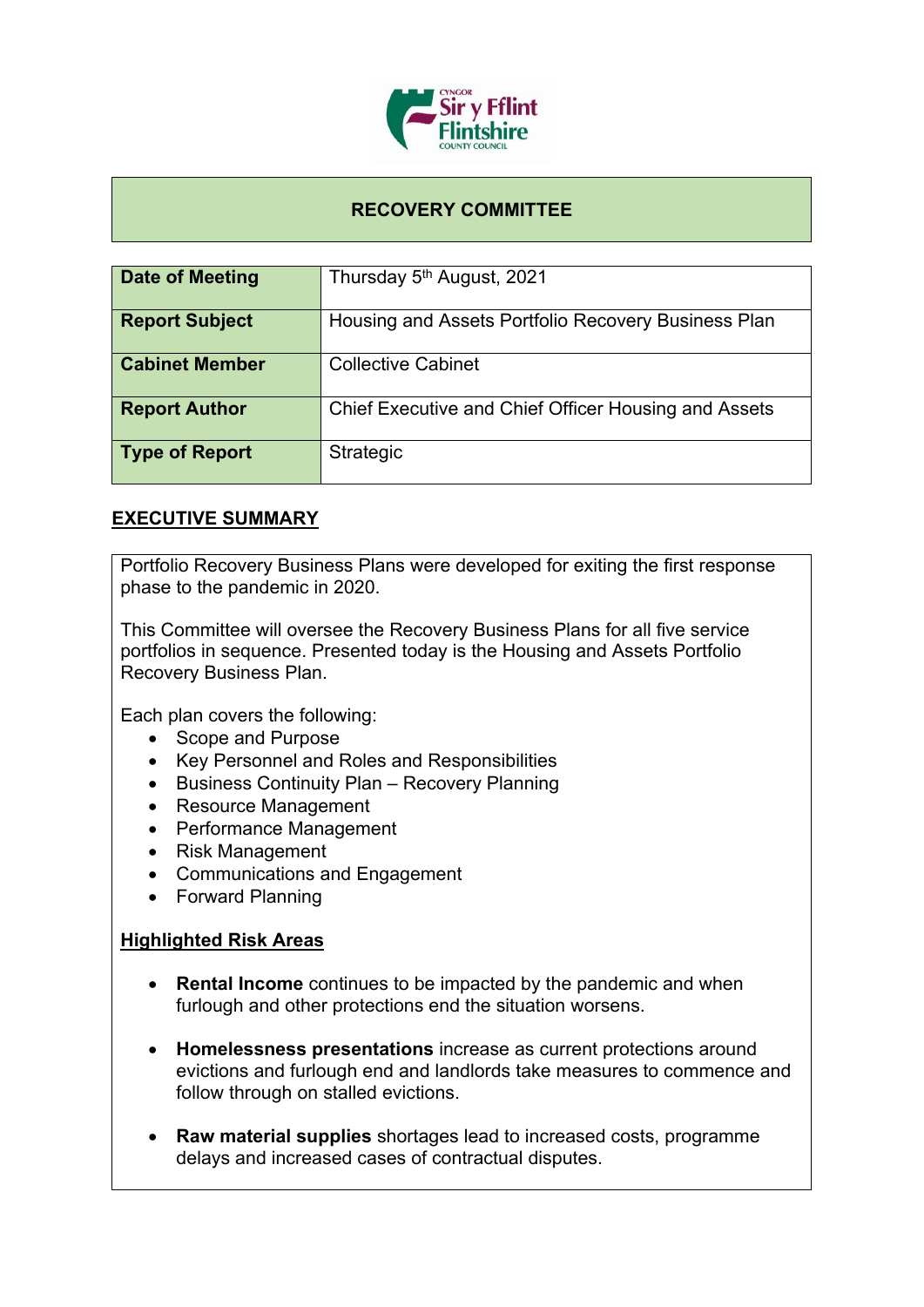| <b>RECOMMENDATIONS</b>                                                                                                                                                                                                           |
|----------------------------------------------------------------------------------------------------------------------------------------------------------------------------------------------------------------------------------|
| To review the Housing and Assets Portfolio Recovery Business Plan<br>summary for assurance, and to refer any further and specific risk<br>management work to the respective Overview and Scrutiny Committees as<br>is necessary. |

## **REPORT DETAILS**

| 1.00 | <b>EXPLAINING THE PORTFOLIO RECOVERY BUSINESS PLAN</b>                                                                                                                                                                                                                                                                                                                                                                                                                                                                 |
|------|------------------------------------------------------------------------------------------------------------------------------------------------------------------------------------------------------------------------------------------------------------------------------------------------------------------------------------------------------------------------------------------------------------------------------------------------------------------------------------------------------------------------|
| 1.01 | Service portfolios have been working to Portfolio Recovery Business Plans<br>following the response phase to the pandemic emergency situation.<br>Recovery is a natural transition from the response phase which lasted from<br>mid-March until the end of July 2020, and again from the end of December<br>until April 2021.<br>The plans are built upon risk management actions and performance                                                                                                                      |
|      | management objectives.                                                                                                                                                                                                                                                                                                                                                                                                                                                                                                 |
| 1.02 | The recovery objectives, performance targets, risks and issues have been<br>reviewed and updated. The following sections are being shared with the<br>Recovery Committee for assurance.                                                                                                                                                                                                                                                                                                                                |
| 1.03 | <b>Recovery Objectives</b>                                                                                                                                                                                                                                                                                                                                                                                                                                                                                             |
|      | <b>Service Delivery</b>                                                                                                                                                                                                                                                                                                                                                                                                                                                                                                |
|      | To move from emergency only to wider planned and capital<br>programmed works<br>Services reinstated with new methods of working, risk assessments,<br>PPE and reassurance to customers.<br>To move from the response phase which requires<br>$\bullet$<br>accommodation for all rough sleepers and establish settled                                                                                                                                                                                                   |
|      | housing options for those owed duties<br>We continue to receive requests for support and presentations to<br>the Homeless Team from tenants within the Private Rented Sector.<br>We are closely monitoring levels of service demand and continue to<br>deliver support and refer to other agencies through the Support<br>Gateway. Delays with court proceedings and extended notice<br>periods (six months) provide an opportunity to engage with<br>landlords and tenants to stabilise tenancies at risk of failure. |
|      | Welsh Government have announced that the extension of powers<br>enacted under the Coronavirus Act 2020 relating to evictions ended<br>on the 30 June 2021, in this context evictions can now proceed. In<br>terms of notice periods (Notice of Seeking Possession [NOSP])<br>these were also to end on 30 June 2021, however will now be<br>extended by a further six months to the 30 September 2021. This                                                                                                            |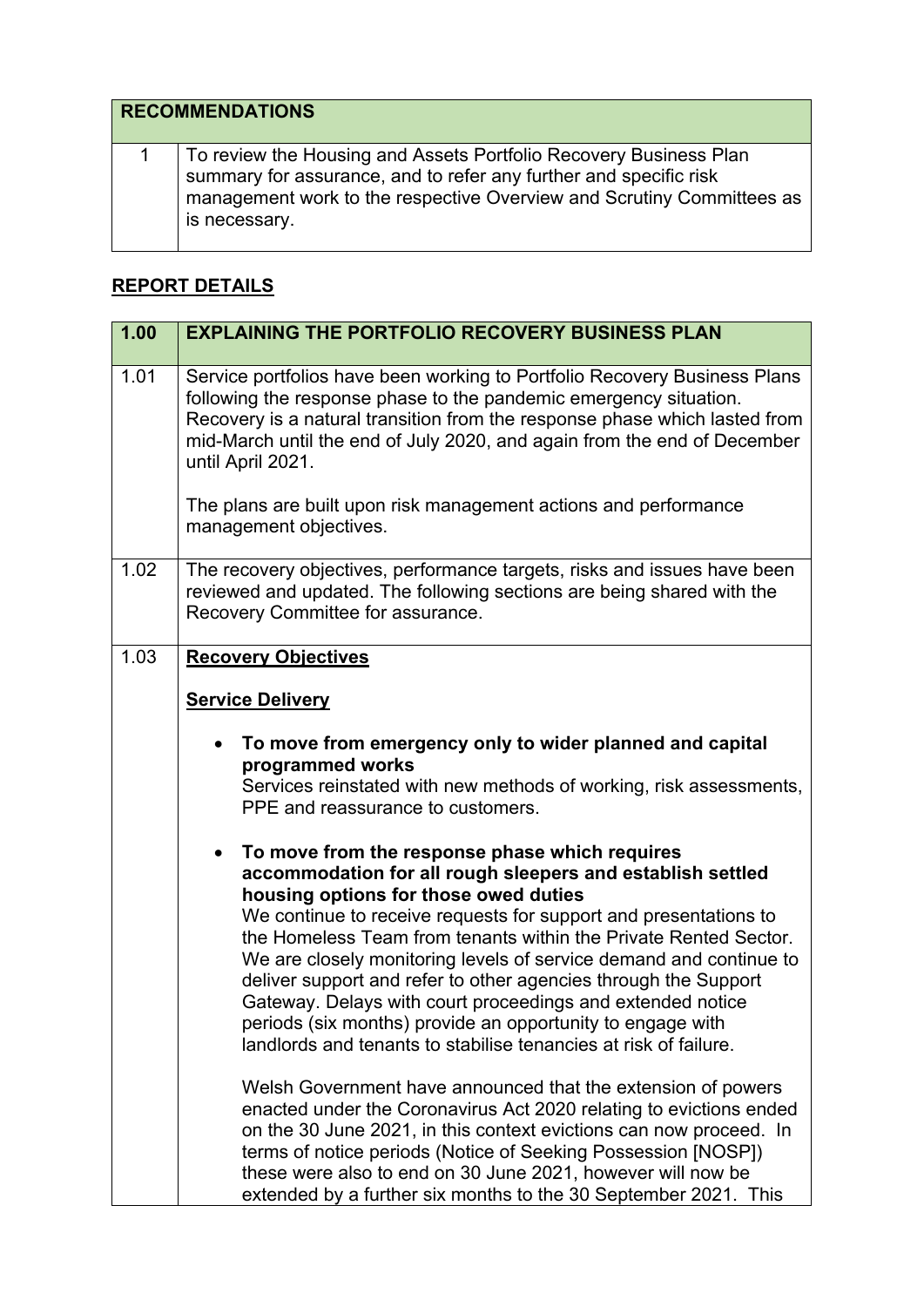|           | means that a six month notice period will apply to notices issued on<br>or after 24 July 2020 (except in cases of anti-social behavior).                                                                                                                                                                                                                                                                                                                                                                                                                                                  |
|-----------|-------------------------------------------------------------------------------------------------------------------------------------------------------------------------------------------------------------------------------------------------------------------------------------------------------------------------------------------------------------------------------------------------------------------------------------------------------------------------------------------------------------------------------------------------------------------------------------------|
|           | Additional Funding announced for the Tenant Hardship Grant which<br>is available to renters in the private sector who have accrued arears<br>and are at risk of homelessness during the Covid period.                                                                                                                                                                                                                                                                                                                                                                                     |
|           | • Understand and map out the potential impact of Coivd-19 so<br>that appropriate plans can be developed to try and meet future<br>housing and support needs for those households at increased<br>risk of homelessness                                                                                                                                                                                                                                                                                                                                                                     |
|           | An additional award of £1.87m has been confirmed by Welsh<br>Government for 2021-22 onwards taking the allocation to approx.<br>£7.83m. Whilst the additional funding is very positive, it does<br>present some challenges in regards to recruitment and<br>commissioning of services, as we increase capacity to meet future<br>demands for housing and homelessness services.                                                                                                                                                                                                           |
|           | Seek to recover rent which has been deferred due to rent<br>holiday<br>We have not extended the rent deferral period for our tenants<br>beyond the first quarter of 2020/21 and tenants are regularly being<br>contacted to invite them to continue with monthly or quarterly                                                                                                                                                                                                                                                                                                             |
| $\bullet$ | payments and agree a repayment plan.<br>Move to a position where we do not need to provide for                                                                                                                                                                                                                                                                                                                                                                                                                                                                                            |
|           | shielded customers<br>The Well-Fed enterprise have now launched the meals on wheels<br>service Well Fed at Home. We are now delivering and promoting full<br>price food boxes to Flintshire residents.                                                                                                                                                                                                                                                                                                                                                                                    |
|           | Residents who are struggling to purchase food are referred to Well-<br>Fed to discuss the meals we offer as a more sustainable food<br>option for them. Dependent on their circumstances we are able to<br>offer either a fully subsidised/partly subsidised food box for a period<br>of time while we provide them with relevant support.                                                                                                                                                                                                                                                |
| $\bullet$ | Deal effectively with tenancy enforcement matters and provide                                                                                                                                                                                                                                                                                                                                                                                                                                                                                                                             |
|           | assurance to local communities<br>Welsh Government have announced that the extension of powers<br>enacted under the Coronavirus Act 2020 relating to evictions ended<br>on the 30 June 2021, in this context evictions can now proceed. In<br>terms of notice periods (Notice of Seeking Possession [NOSP]<br>these were also to end on 30 June 2021, however will now be<br>extended by a further six months to the 30 September 2021. This<br>means that a six month notice period will apply to notices issued on<br>or after 24 July 2020 (except in cases of anti-social behaviour). |
|           | The Courts are dealing with an extensive number of backlogged<br>cases which will obviously impact on progress of our cases should<br>they progress to Court.                                                                                                                                                                                                                                                                                                                                                                                                                             |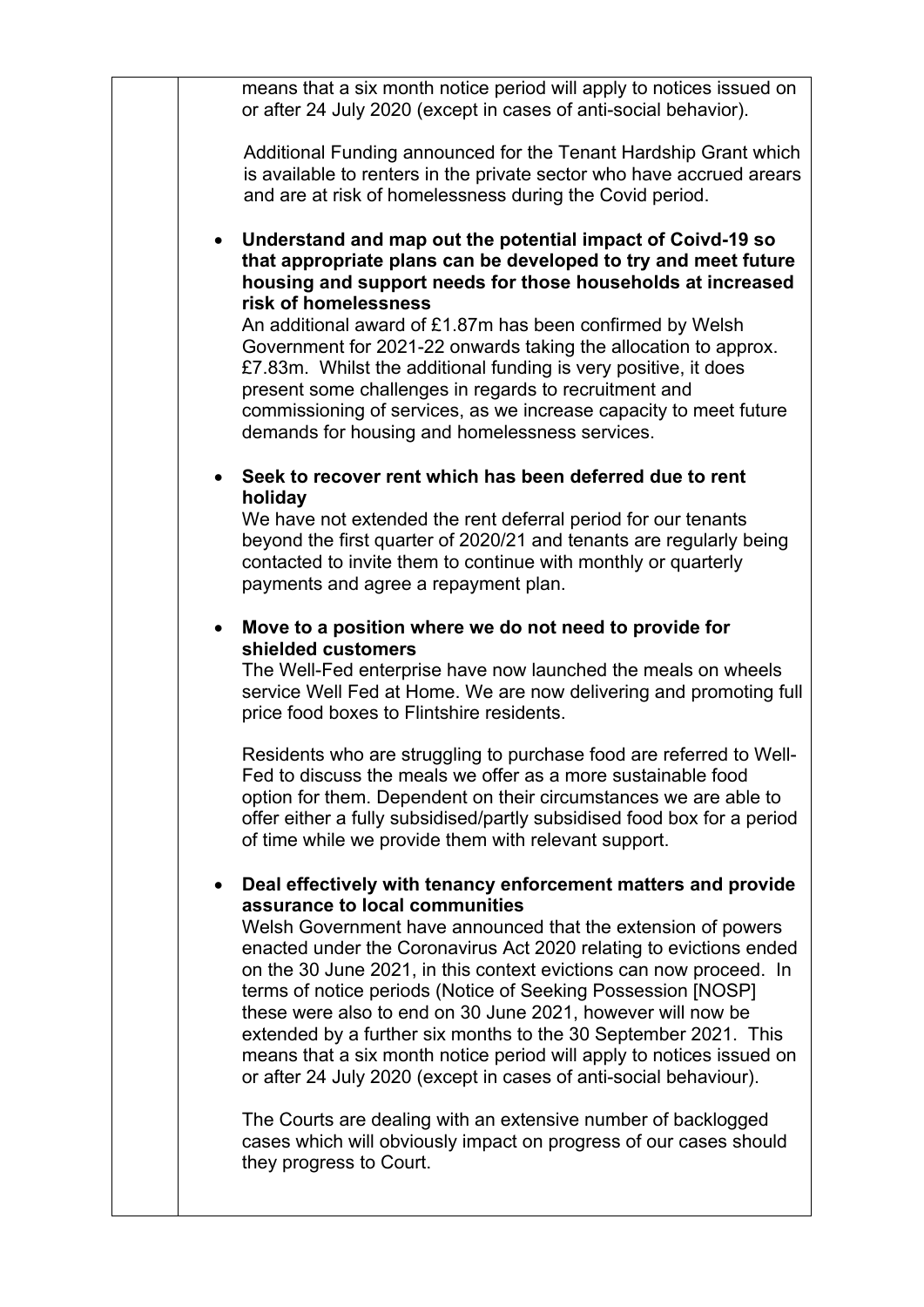|      | • Commencement of the new build housing programme<br>All "live" SHARP schemes are now completed. Delays have meant<br>some schemes have not progressed as quickly as anticipated and<br>has resulted in construction work not commencing on site as<br>planned. Welsh Government are advised of progress at regular<br>intervals in order to protect the grant position.                                      |
|------|---------------------------------------------------------------------------------------------------------------------------------------------------------------------------------------------------------------------------------------------------------------------------------------------------------------------------------------------------------------------------------------------------------------|
|      | Increase current capacity of trades on site to complete<br>schemes already on site                                                                                                                                                                                                                                                                                                                            |
|      | On site work now commenced following site operating procedures<br>in line with Government guidance.                                                                                                                                                                                                                                                                                                           |
|      | • Commence recovery of overpaid Housing Benefit.<br>Recovery has commenced.                                                                                                                                                                                                                                                                                                                                   |
|      | Reinstate the Disabled Facilities Grant function in line with<br>legislative requirements                                                                                                                                                                                                                                                                                                                     |
|      | Reinstated with risk assessments being carried out prior to work<br>commencing which includes assessment of the client, option for<br>client to have work put on hold, increase in vaccinations and PPE<br>assisting reinstatement of service.                                                                                                                                                                |
|      | • To deliver capital programme to time, budget and quality<br>Capital schemes are progressing as planned and no contractors<br>have gone into administration. All schemes are progressing as<br>planned, under controlled risk based methodology.                                                                                                                                                             |
|      | The recovery of domestic housing rent<br>$\bullet$<br>Recovery measures and processes continue with intensive support<br>provided to ensure recovery and tenancies remain in-tact rather<br>than evict which is always a last resort.                                                                                                                                                                         |
| 1.04 | <b>Performance Targets</b>                                                                                                                                                                                                                                                                                                                                                                                    |
|      | The review of current working practices and their modification<br>to reflect new working practices<br>Current working practices continue to be reviewed, working from<br>home arrangements in place, building risk assessments reviewed<br>and updated for those working from the office via a rota system.<br>Individual risk assessments and on site risk assessments to reflect<br>new methods of working. |
|      | To ensure PPE remains available to deliver front line services<br>Regular updates on availability of PPE through managed stores<br>with close monitoring of supply of PPE to maintain stock levels, no<br>evidence of concern.                                                                                                                                                                                |
|      | Monitor capital programmes and their delivery and potential<br>impacts on spend<br>We are now seeing evidence that the market is starting to overheat<br>with some material price increases already feeding into our supply<br>chains, steel, timber, cement products and plater are all moving.                                                                                                              |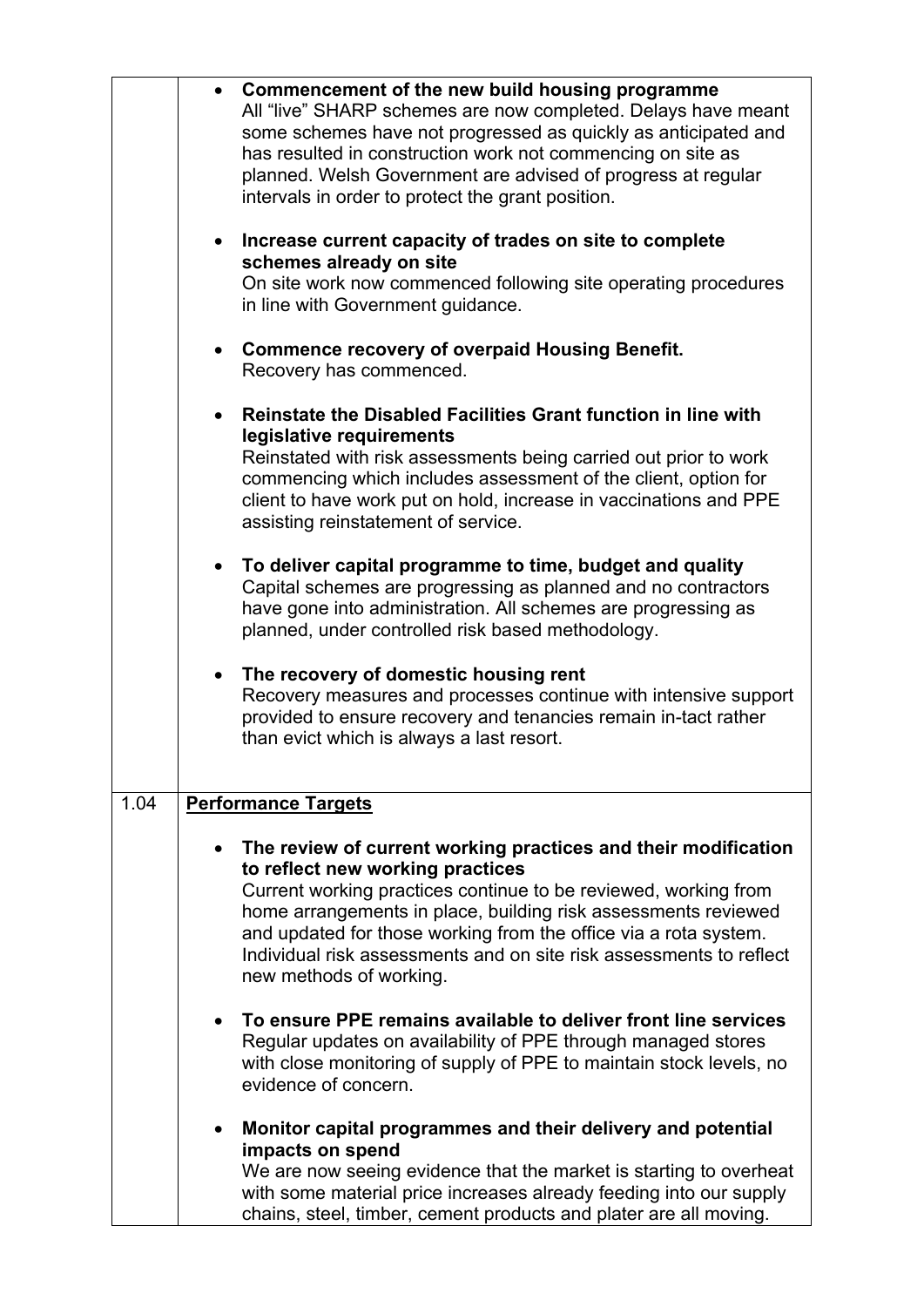|      | Areas of particular concern are lift companies, heating installation<br>suppliers, some specialist electronic companies and some raw<br>materials i.e. plaster, timber, steel, these currently have long lead in<br>times and significant increasing price increases and volatility. The<br>situation is currently under review due to wider international impacts<br>due to the Pandemic including raw material supply and issues with<br>major congestion in the Pearl River Delta at Yantain Port in eastern<br>Shenzhan.                                                                                                                                                                                                                                                                    |
|------|-------------------------------------------------------------------------------------------------------------------------------------------------------------------------------------------------------------------------------------------------------------------------------------------------------------------------------------------------------------------------------------------------------------------------------------------------------------------------------------------------------------------------------------------------------------------------------------------------------------------------------------------------------------------------------------------------------------------------------------------------------------------------------------------------|
| 1.05 | <b>Risk Management</b>                                                                                                                                                                                                                                                                                                                                                                                                                                                                                                                                                                                                                                                                                                                                                                          |
|      | The following recovery risks have been closed:<br>Increase costs and reputational damage due to inability to<br>complete Welsh Housing Quality Standard (WHQS) by 2020<br>Risk is now closed due to 12 months extension on WHQS<br>completion.                                                                                                                                                                                                                                                                                                                                                                                                                                                                                                                                                  |
|      | The following risks are still open and are being actively managed:                                                                                                                                                                                                                                                                                                                                                                                                                                                                                                                                                                                                                                                                                                                              |
|      | Increasing rent arrears and impact on the Housing Revenue<br>$\bullet$<br><b>Account (HRA) Business Plan</b><br>Risk Rating: RED, Risk Trend: No Change<br>Welsh Government have announced that the extension of powers<br>enacted under the Coronavirus Act 2020 relating to evictions ended<br>on the 30 June 2021, in this context evictions can now proceed. In<br>terms of notice periods (Notice of Seeking Possession [NOSP])<br>these were also to end on 30 June 2021, however will now be<br>extended by a further six months to the 30 September 2021. This<br>means that a six month notice period will apply to notices issued on<br>or after 24 July 2020 (except in cases of anti-social behavior).<br>This will continue to place further pressure on the HRA Business<br>Plan. |
|      | Demand on resources and budgets to complete work backlog<br>of inspections and follow on works caused by carrying out<br>essential repairs only<br>Risk Rating: GREEN, Risk Trend: Green reducing<br>Current risk deceased as services resumed with new methods of<br>working practices.                                                                                                                                                                                                                                                                                                                                                                                                                                                                                                        |
|      | Rent loss and backlog of voids caused by delayed house<br>$\bullet$<br>moves<br>Risk Rating: YELLOW Risk Trend: No Change<br>We are continuing to work through voids (empty properties) and the<br>risk, however, we are noting, as detailed already in this report that<br>material shortages are starting to feed through and these are likely<br>to have a detrimental impact on our turnaround time.<br>We will now place this risk on monitor with a view to increasing its<br>risk profile to AMBER at the next review.                                                                                                                                                                                                                                                                   |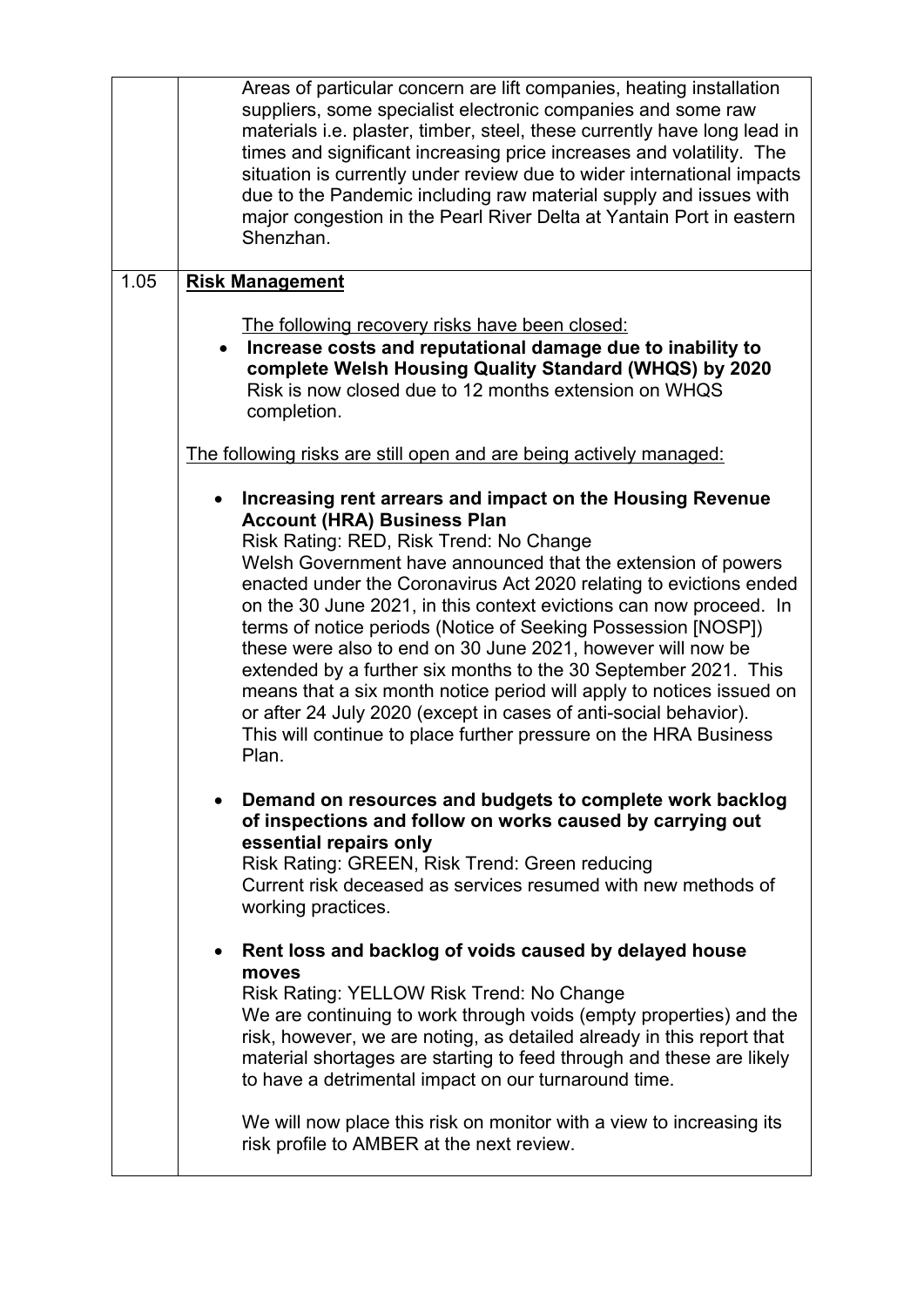|           | Increases in Homelessness impacts on workforce capacity<br>increased risk of legal challenge and budgets (Discretionary<br>Housing Payments, and Spend to Save Prevention Funds)<br>Risk Rating: AMBER Risk Trend: No Change<br>Additional Funding announced for the Tenant Hardship Grant which<br>is available to renters in the private sector who have accrued arears<br>and are at risk of homelessness during the Covid period.<br>Additional funding from Welsh Government through Housing<br>Support Grant for 2021-2022 onwards (extra £1.87m) will enabling<br>the service to increase staffing capacity and other commissioned<br>support services. Recruitment for new posts commenced in Q1, but<br>the benefit of this will not likely be felt until quarter two 2021/22<br>onwards when people are in post and additional services<br>commence. |
|-----------|----------------------------------------------------------------------------------------------------------------------------------------------------------------------------------------------------------------------------------------------------------------------------------------------------------------------------------------------------------------------------------------------------------------------------------------------------------------------------------------------------------------------------------------------------------------------------------------------------------------------------------------------------------------------------------------------------------------------------------------------------------------------------------------------------------------------------------------------------------------|
|           | Impact on income due to an increase level of voids within our<br>commercial and industrial estate<br>Risk Rating: GREEN, Risk Trend: No Change<br>There has not been an extended rent deferral period for our tenants<br>beyond the first quarter of 202/21 payment plans put in place when<br>necessary to support our commercial tenants.                                                                                                                                                                                                                                                                                                                                                                                                                                                                                                                    |
| $\bullet$ | Reduced house delivery and increased cost ability to spend<br>allocated grant impacts negatively resulting in Welsh<br><b>Government Clawback</b><br>Risk Rating; AMBER, Risk Trend: No Change<br>Welsh Government advised of progress at regular intervals in order<br>to protect grant position.                                                                                                                                                                                                                                                                                                                                                                                                                                                                                                                                                             |
| $\bullet$ | Services remain out of use for longer period suppliers' failure<br>and availability of equipment/materials<br>Risk Rating: AMBER Risk Trend: Increasing<br>Risk Rating increased from yellow to amber to reflect concerns<br>around materials and supplies shortages leading to delays and<br>increased costs.                                                                                                                                                                                                                                                                                                                                                                                                                                                                                                                                                 |
| $\bullet$ | Weak Performance and reputational damage as development<br>programmes are slow to commence (DFG)<br>Risk Rating: RED; Risk Trend: No Change<br>Contractors utilised by the service are also being utilised by other<br>Local Authorities. An action plan has been devised to expedite the<br>delivery of this work but this will inevitably mean that performance is<br>likely to fall short of anticipated target levels.                                                                                                                                                                                                                                                                                                                                                                                                                                     |
|           | People not having suitably safe and adapted accommodation<br>due to the delay of service reinstatement. Quality of life issues<br>customers and reputational damage (DFG)<br>Risk rating: RED; Risk Trend: No Change<br>Urgent cases are still being reviewed jointly by Occupational<br>Therapist and DFG team to assess risk in delivery of adaptation vs.<br>deterioration of customers' health. Cases identified as being<br>critical/essential will be risk assessed, priorities and approval gained<br>to conduct the work subject to contractors/material availability.                                                                                                                                                                                                                                                                                 |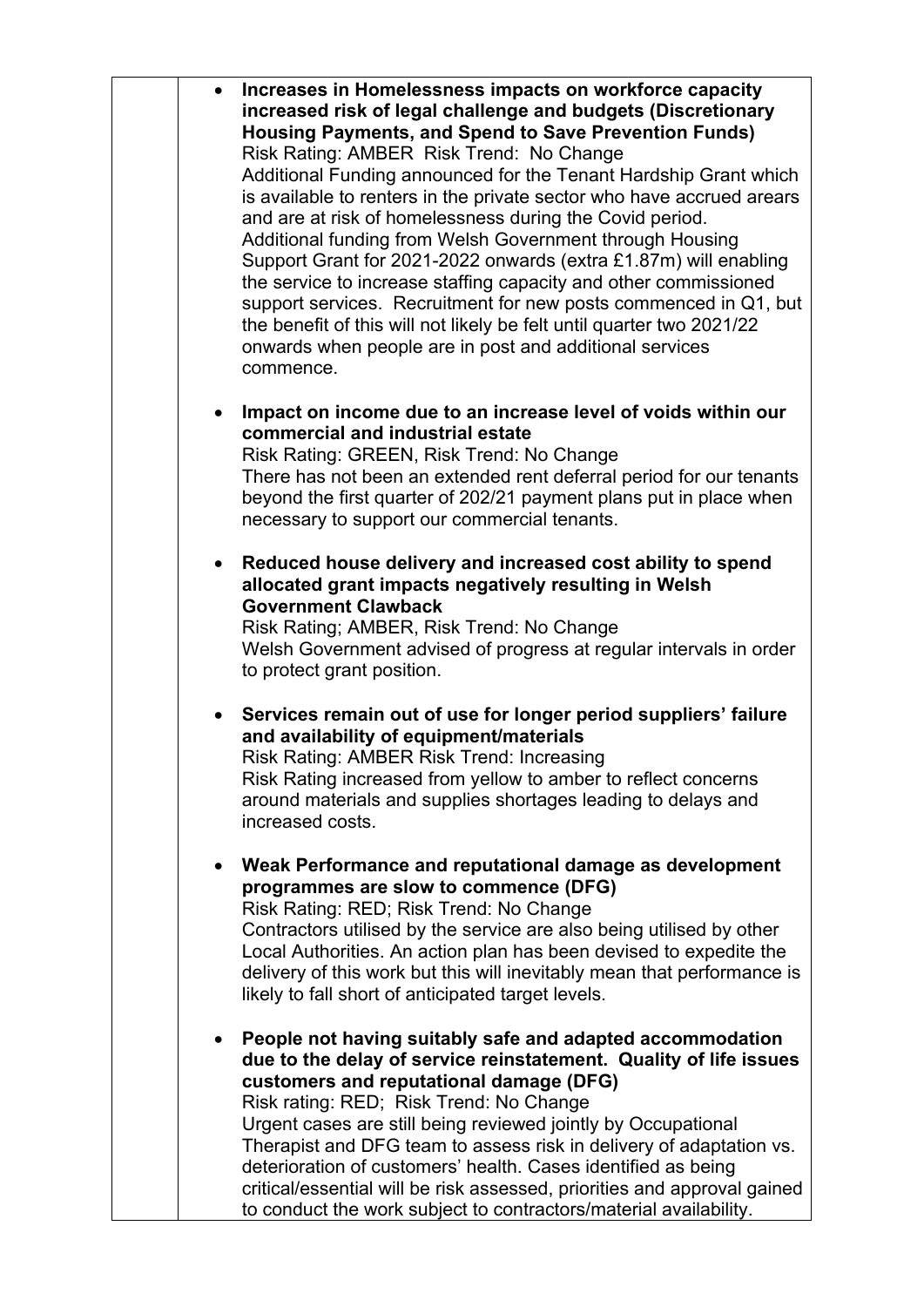|      | Property access and restrictions prevent routine and<br>$\bullet$<br>obligatory inspections.<br>Risk Rating: GREEN; Risk Trend: GREEN decreasing<br>Routine and obligatory inspections have resumed with appropriate<br>risk assessment and PPE. |
|------|--------------------------------------------------------------------------------------------------------------------------------------------------------------------------------------------------------------------------------------------------|
| 1.06 | <b>Issue Management</b><br><b>Covid:</b> Increase in workforce being pinged by NHS app requiring to self-<br>isolate – revert back to emergency service. Awaiting further guidance from<br><b>Welsh Government.</b>                              |

 $\Gamma$ 

 $\overline{\mathbf{r}}$ 

| 2.00 | <b>RESOURCE IMPLICATIONS</b> |
|------|------------------------------|
| 2.01 | None specifically.           |

| 3.00 | <b>IMPACT ASSESSMENT AND RISK MANAGEMENT</b>              |                                                                                                                                                                                                    |
|------|-----------------------------------------------------------|----------------------------------------------------------------------------------------------------------------------------------------------------------------------------------------------------|
| 3.01 |                                                           | This report specifically covers recovery from the pandemic emergency<br>situation and is based upon a framework of risk management.<br>Ways of Working (Sustainable Development) Principles Impact |
|      | Long-term                                                 |                                                                                                                                                                                                    |
|      | Prevention                                                | <b>Throughout all Portfolio Recovery</b><br>Business Plans there are demonstrable                                                                                                                  |
|      | Integration                                               | actions and activities which relate to all of                                                                                                                                                      |
|      | Collaboration                                             | the Sustainable Development Principles.                                                                                                                                                            |
|      | Involvement                                               |                                                                                                                                                                                                    |
|      | <b>Well-being Goals Impact</b><br><b>Prosperous Wales</b> |                                                                                                                                                                                                    |
|      | <b>Resilient Wales</b>                                    |                                                                                                                                                                                                    |
|      | <b>Healthier Wales</b>                                    | <b>Throughout all Portfolio Recovery</b><br>Business Plans there are demonstrable                                                                                                                  |
|      | More equal Wales                                          | actions and activities which relate to all of                                                                                                                                                      |
|      | <b>Cohesive Wales</b>                                     | the Well-being Goal.                                                                                                                                                                               |
|      | <b>Vibrant Wales</b>                                      |                                                                                                                                                                                                    |
|      | Globally responsible Wales                                |                                                                                                                                                                                                    |
|      |                                                           |                                                                                                                                                                                                    |

| 4.00 | <b>CONSULTATIONS REQUIRED/CARRIED OUT</b>                                                           |
|------|-----------------------------------------------------------------------------------------------------|
| 4.01 | The plans have been developed with wide consultation with officers within<br>and across portfolios. |